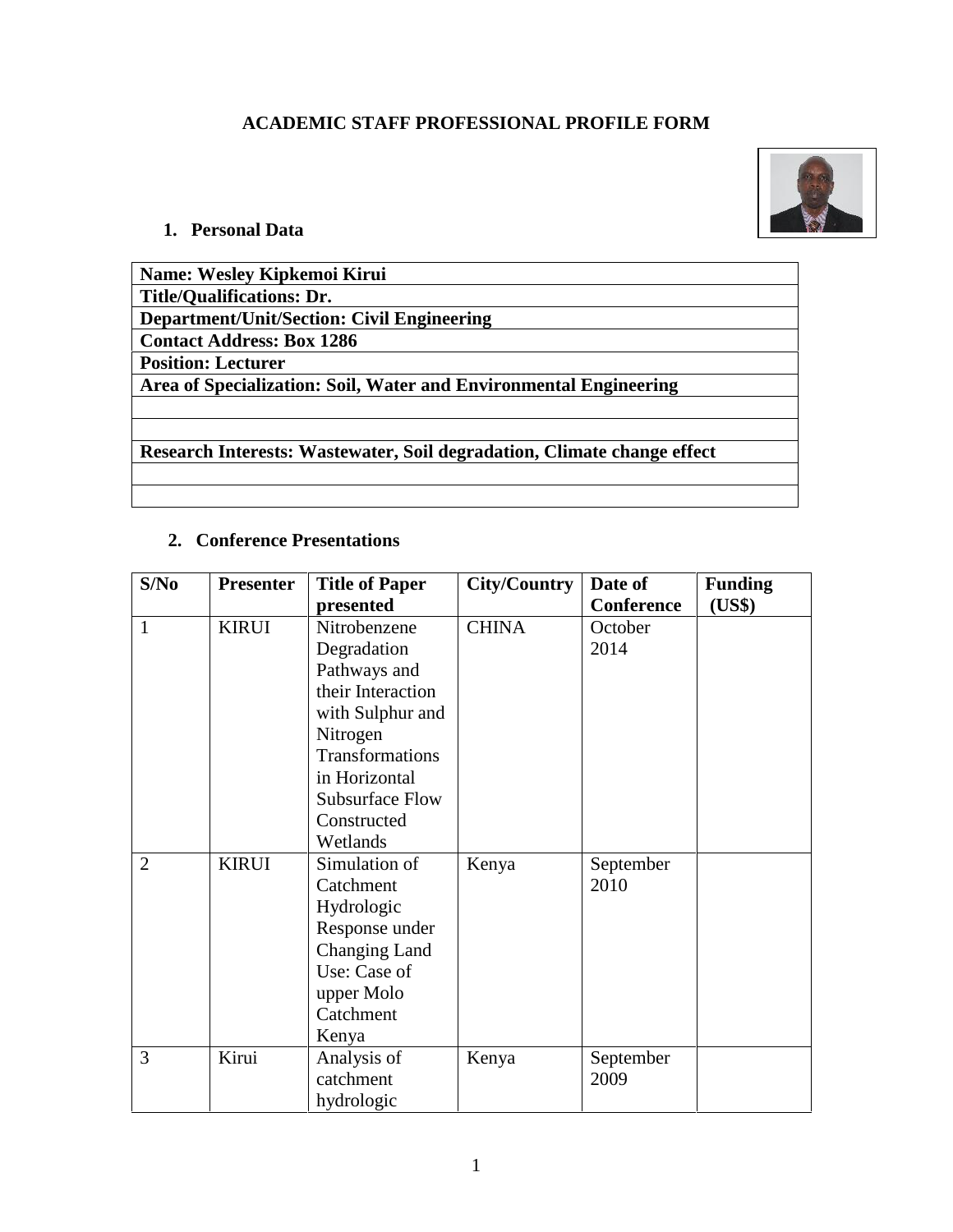| response under   |
|------------------|
| Changing land    |
| use: the case of |
| upper Molo river |
| Catchment,       |
| Kenya            |

### **3. Research**

| S/N <sub>0</sub> | <b>Researcher</b>   Year | <b>Title</b> | <b>Donor</b> | <b>Funding (US\$)</b> |
|------------------|--------------------------|--------------|--------------|-----------------------|
|                  |                          |              |              |                       |
|                  |                          |              |              |                       |
|                  |                          |              |              |                       |

# **4. Funded projects**

| S/N <sub>0</sub> | Research   Year<br>er | <b>Title</b> | <b>Granting Body</b> | <b>Funding</b><br>TTCO |
|------------------|-----------------------|--------------|----------------------|------------------------|
|                  |                       |              |                      |                        |
|                  |                       |              |                      |                        |
|                  |                       |              |                      |                        |

### **5. Publications**

| S/No.        | <b>Author</b> | Year | <b>Title</b>      | <b>Journal</b> | <b>ISBN/ISSN</b> |
|--------------|---------------|------|-------------------|----------------|------------------|
|              |               |      |                   |                | <b>Reference</b> |
|              |               |      |                   |                | No.              |
| $\mathbf{1}$ | Kirui et al., | 2016 | Pathways of       | Journal of     | 0301-4797        |
|              |               |      | Nitrobenzene      | Environmental  |                  |
|              |               |      | Degradation in    | Management     |                  |
|              |               |      | Horizontal        |                |                  |
|              |               |      | Subsurface        |                |                  |
|              |               |      | Flow              |                |                  |
|              |               |      | Constructed       |                |                  |
|              |               |      | Wetlands:         |                |                  |
|              |               |      | Effect of         |                |                  |
|              |               |      | Intermittent      |                |                  |
|              |               |      | Aeration and      |                |                  |
|              |               |      | Glucose           |                |                  |
|              |               |      | Addition          |                |                  |
| $\mathbf{1}$ | Kirui et al., | 2015 | Nitrobenzene      | Ecological     | 0925-8574        |
|              |               |      | Degradation       | Engineering    |                  |
|              |               |      | Pathways and      |                |                  |
|              |               |      | their Interaction |                |                  |
|              |               |      | with Sulphur      |                |                  |
|              |               |      | and Nitrogen      |                |                  |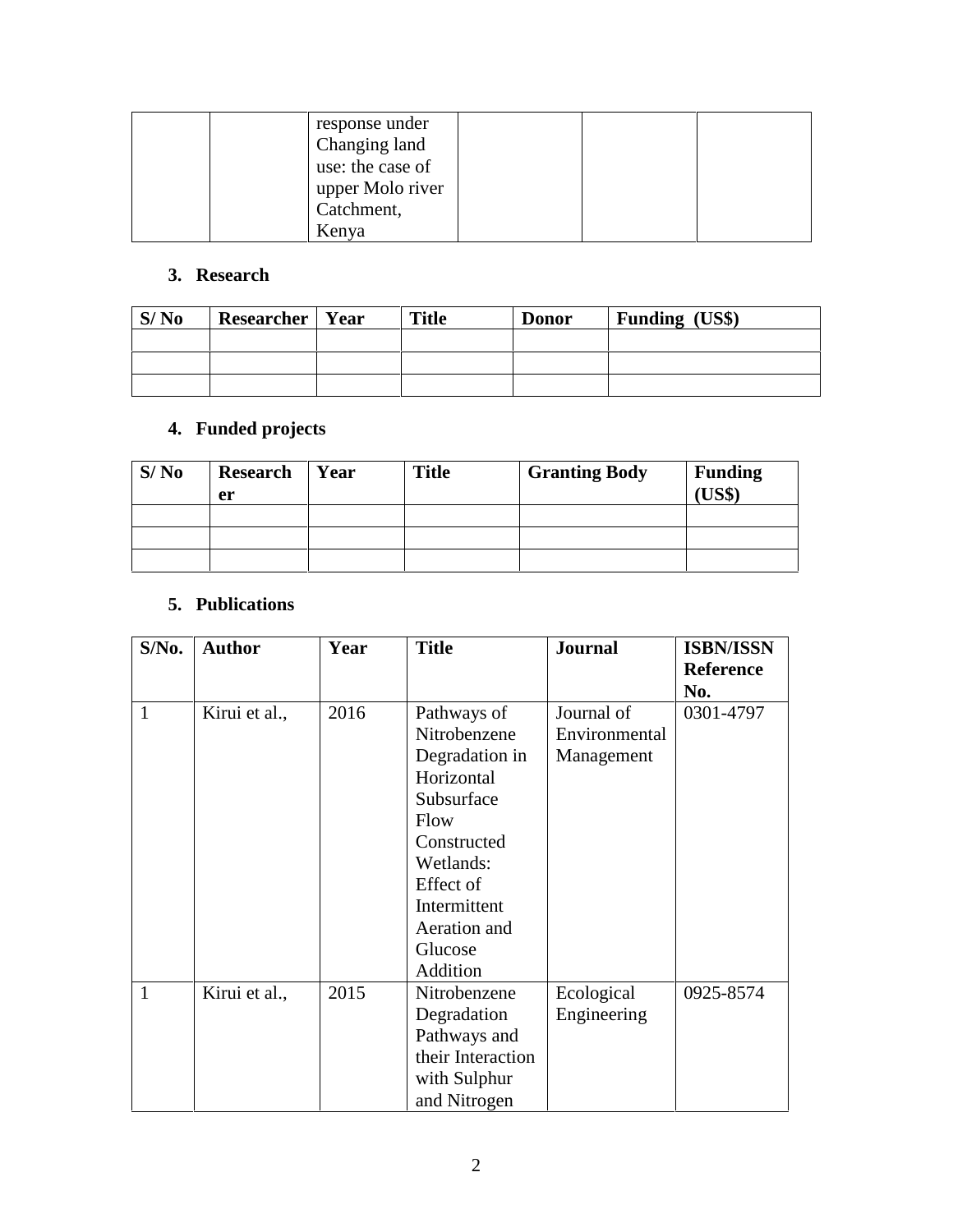|                |                    |      | Transformations<br>in Horizontal<br>Subsurface<br>Flow<br>Constructed<br>Wetlands                                                                                                                          |                                                              |           |
|----------------|--------------------|------|------------------------------------------------------------------------------------------------------------------------------------------------------------------------------------------------------------|--------------------------------------------------------------|-----------|
| $\overline{2}$ | Kizito et al.,     | 2014 | <b>Evaluation of</b><br>slow Pyrolyzed<br>Wood and Rice<br>Husks Biochar<br>for Adsorption<br>of Ammonium<br>Nitrogen from<br><b>Piggery Manure</b><br>Anaerobic<br>Digestate Slurry                       | Science of the<br>Total<br>Environment,                      | 0048-9697 |
| 3              | Shubiao et al.,    | 2015 | Treatment of<br>Industrial<br>Effluents in<br>Constructed<br>Wetlands:<br>Challenges,<br>Operational<br>Strategies and<br>Overall<br>Performance                                                           | Environmental<br>Pollution                                   | 0269-7491 |
| 4              | Hanifa et al.,     | 2015 | <b>Climate Change</b><br>Impacts on<br>Fishing in<br><b>Coastal Rural</b><br>Tanzania                                                                                                                      | Journal of<br>Environment<br>and Earth<br>Science            | 2225-0948 |
| 5              | Loua et al.,       | 2015 | Optimal<br>Irrigation<br>Scheduling for<br><b>Summer Maize</b><br>Crop: Based on<br>GIS and<br><b>CROPWAT</b><br>Application in<br>Hetao District;<br><b>Inner Mongolia</b><br>Autonomous<br>Region, China | Journal of<br>Biological<br>Agriculture<br>and<br>Healthcare | 2224-3208 |
| 6              | Kirui and<br>Mutua | 2014 | Simulation of<br>Catchment<br>Hydrologic                                                                                                                                                                   | European<br>International<br>Journal of                      |           |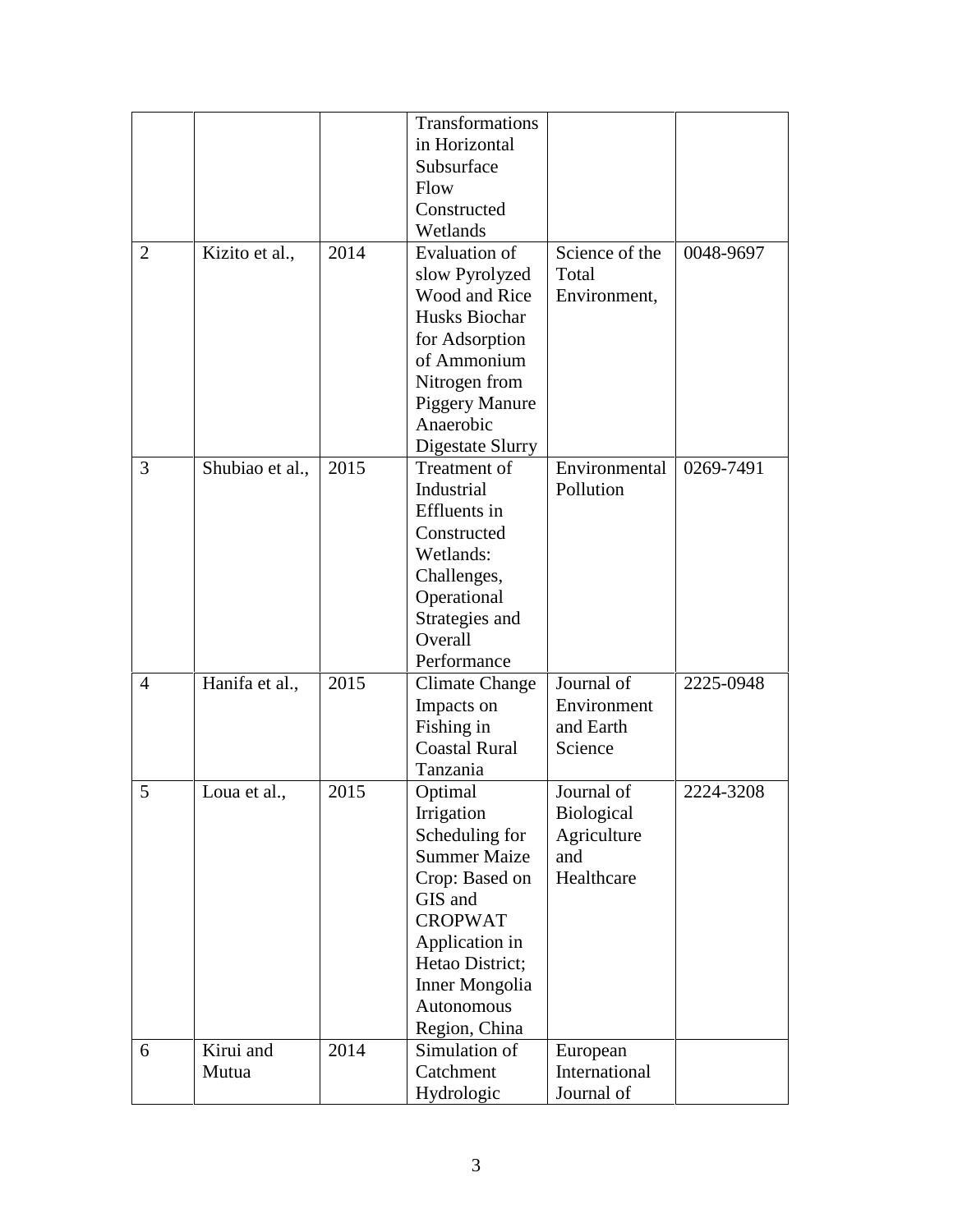| Response under<br>Changing Land<br>Use: Case of<br>upper Molo<br>Catchment | Applied<br>Science and<br>Technology, |
|----------------------------------------------------------------------------|---------------------------------------|
| Kenya                                                                      |                                       |

#### **6. Consultancy and community service**

| $S/N0$ . | <b>Consultant</b><br>(s) | <b>Consulting</b><br>Person/Body/<br>Organization | Year | <b>Title</b><br><b>Consultancy</b><br><b>Service</b> | <b>Payment</b><br>(US\$) |
|----------|--------------------------|---------------------------------------------------|------|------------------------------------------------------|--------------------------|
|          |                          |                                                   |      |                                                      |                          |
|          |                          |                                                   |      |                                                      |                          |
|          |                          |                                                   |      |                                                      |                          |

#### **7. Affiliation to Professional Bodies**

| S/No | Name of professional body                      |
|------|------------------------------------------------|
|      | <b>Engineer's Registration Board</b>           |
|      | Kenya Society of Agricultural Engineers (KSAE) |
|      |                                                |

### **8. National and International awards and Recognitions**

| S/N <sub>0</sub> | Name of award or<br>Recognition | <b>Awarding Organization/Body</b> | Year |
|------------------|---------------------------------|-----------------------------------|------|
|                  |                                 |                                   |      |
|                  |                                 |                                   |      |
|                  |                                 |                                   |      |

## **9. External Examination (if any)**

| $S/No$ Institution | Year |
|--------------------|------|
|                    |      |
|                    |      |
|                    |      |

## **10. Supervision of postgraduate students (if any)**

| S/No | Name of student | <b>Thesis title</b> | Status of project (e.g. Fiest year etc) |
|------|-----------------|---------------------|-----------------------------------------|
|      |                 |                     |                                         |
|      |                 |                     |                                         |
|      |                 |                     |                                         |